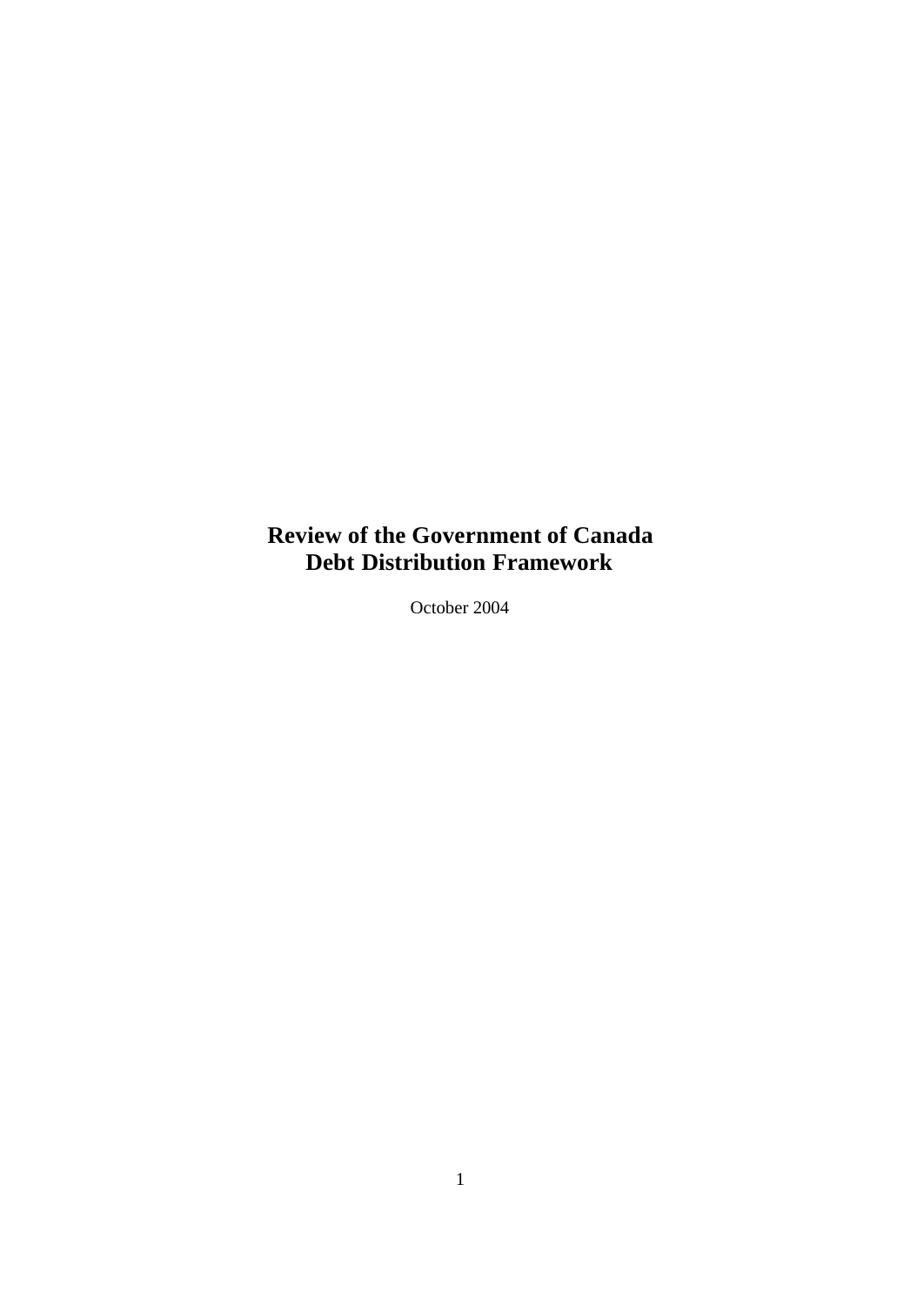#### **Executive Summary**

As part of their regular review of debt management policies and programs, the Department of Finance and the Bank of Canada, on behalf of the Gove rnment of Canada, are seeking the views of interested parties on the design of the framework for distributing the government's debt securities.

The purpose of the framework is to raise stable, low-cost funding for the government and to support the government's debt strategy objective of maintaining a well-functioning market for Government of Canada securities.

Within this framework, the government strives to attract broad, competitive participation and active bidding at its auctions of marketable bonds and treasury bills. The framework also seeks to reinforce the integrity of the auction process.

This paper provides background information for consultations with interested parties and serves to:

- provide interested parties with a broad understanding of the government's goals with respect to the debt distribution framework and the trends that have evolved since the framework was last amended in 1998; and
- generate discussion on the effectiveness of the current framework and the impact of possible changes to the current framework on participants and on the functioning of the domestic fixed-income environment over the medium term.

A number of trends have developed in the government securities market, suggesting that a review of the framework is warranted. These include a modest decline in the net issuance of government bonds due to debt reduction, a change in the government's target debt structure, and continued improvements in the transparency and efficiency of the auction process. Since the previous review, there has been: an evolution of debt management practices of other governments; an increase in the concentration of auction participation and secondary-market trading; interest in direct participation at auctions by institutional and retail investors; greater price transparency; and the advent of electronic trading systems.

In designing the debt distribution framework, the government must balance a variety of interests: its own interest in competitive auctions that achieve the lowest funding cost on a consistent basis; securities dealers' interest in access to government securities and awareness of trading flows; and investors' interest in paying a reasonable price for government securities.

This document describes market trends and identifies potential modifications to the debt distribution framework, aimed at ensuring broad and active participation in the primary market for government securities and well-functioning operation of secondary markets. Questions are raised to gauge the impact of potential modifications on market participants' activity in the fixedincome marketplace, particularly their participation at government securities auctions. Interested parties are also encouraged to identify any other changes to the framework that may enhance the distribution of Government of Canada securities and the functioning of the domestic fixedincome market.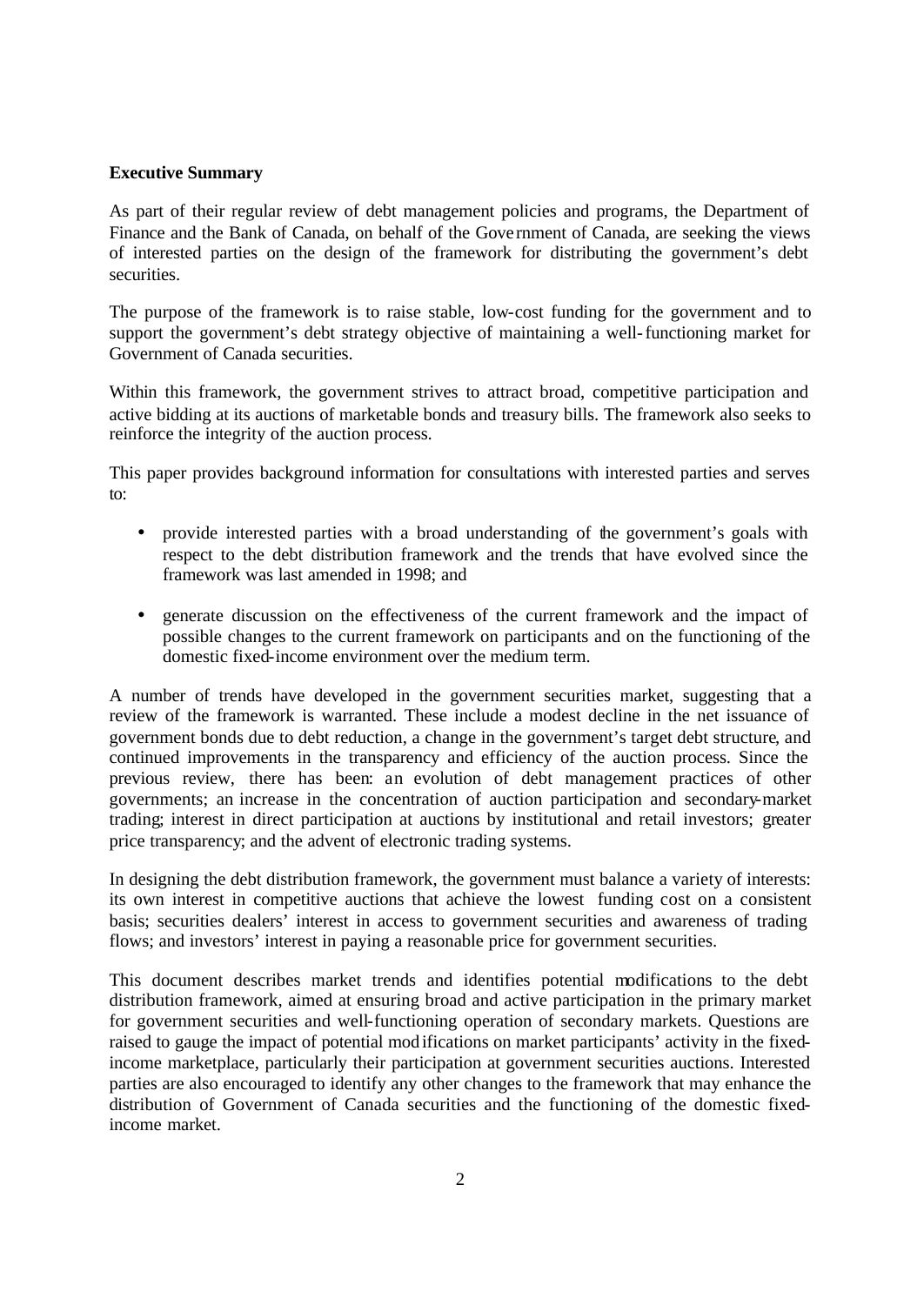#### **Preface**

The government's debt distribution framework encompasses the auction rules and surveillance of participants in the primary market for Government of Canada securities.

The current distribution framework follows from the review of the framework conducted in 1996/98. The framework is outlined in the [Terms of Participation in Auctions for Government](http://www.bankofcanada.ca/en/auction/aucpa1.pdf)  [Securities Distributors](http://www.bankofcanada.ca/en/auction/aucpa1.pdf) and [Terms of Participation in](http://www.bankofcanada.ca/en/auction/aucpa2.pdf) Auctions for Customers. Additional information is also available in the Standard Terms for Auctions of various Government of Canada securities on the following Bank of Canada Web page: [http://www.bankofcanada.ca/en/auct.htm#rules.](http://www.bankofcanada.ca/en/auct.htm#rules)

This review is being undertaken as part of the government's regular review of its debt management policies and programs to ensure that the framework continues to function effectively over a medium-term horizon.

#### **Introduction**

The purpose of the government's debt strategy is to raise stable, low-cost funding to meet its financial requirements. To achieve this objective, the government pursues a number of strategic objectives: maintaining a prudent debt structure; maintaining a well-functioning market for Government of Canada securities; and maintaining a diversified investor base.

The debt distribution framework is the method by which the government distributes or issues its debt securities to market participants, including securities dealers and investors. The debt distribution framework is designed to ensure that the government can sell its securities on a reliable basis at the best price. It is also designed to support the well-functioning operation of the government securities market by promoting participation of dealers and investors.

A well-functioning government securities market benefits the broader Canadian fixed-income market by providing a range of credit-risk-free assets to investors and intermediaries, which serve as effective pricing benchmarks and hedging tools. In this regard, the market for Government securities should be active, competitive, and accessible by interested parties.

#### *History*

The government's debt distribution framework has evolved over the years. An important change was the gradual move from syndicated issuance of its securities to auctions. Syndicated issuance involved the sale of securities, at negotiated prices including a fee, to a group of underwriting dealers who then redistributed the securities to their client investors. Issuance through auctions involves the sale of securities at multiple prices bid by dealers and investors participating in the auction, without payment of any fees. Dealers earn revenues from direct access to securities that support trading activity with their client investors.

The move towards multiple-price auctions began with the issuance of two-year bonds in 1983, followed by a gradual expansion to other maturities, with the last syndicated offering for regular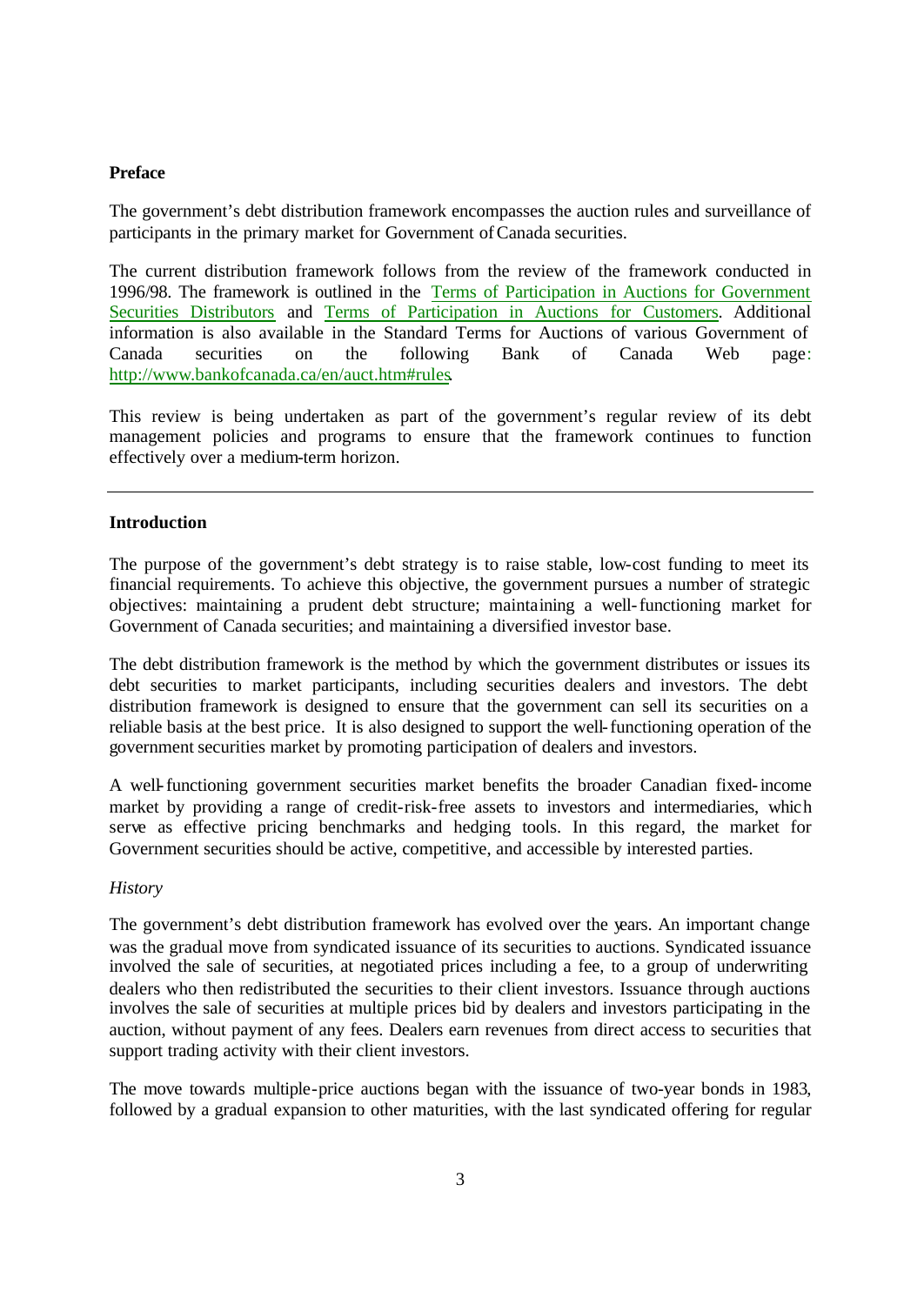coupon-bearing bonds taking place in December 1991 for 30-year bonds.<sup>1</sup> The move to auctions by the government for the issuance of securities denominated in its domestic currency was in line with the evolution of practices of other major sovereign countries.

Another important change to the government's debt distribution framework came in 1998 when the government introduced modifications to the framework designed to enhance the reliability of funding through auctions and to encourage participation by reducing the potential for manipulative behaviour prior to and during the auction. To achieve these two objectives, participants at auctions were classified in three main categories (Government Securities Distributors (GSDs); a subgroup of GSDs defined as Primary Dealers (PDs); and customers), each with defined terms and conditions for participation.

The reliability of access to funding for the government was improved by enhancing the rules for dealers. Prior to the modifications to the framework, there were no formal obligations for large market participants to participate at each auction and the government faced the risk of holding an "uncovered" auction in which it could not sell all of the securities it offered to meet its financial obligations. Another risk faced by the government was that bids at auctions could significantly differ from the fair market price of securities. Changes to the framework granted PDs a higher level of access to government securities at auctions but also gave them the formal responsibility of bidding at each auction for minimum amounts and at reasonable price levels. To promote more diverse participation and active bidding, customers were granted the ability to submit bids through all GSDs.

The 1998 modifications sought to enhance participation by ensuring that the auction process would not result in undue concentration of securities or unfair competitive advantage for any particular market participants. The following conditions were put in place to reduce the potential for manipulative trading behaviour surrounding the auctions. All GSDs and customers are required to report their net positions in the auctioned security prior to participating at auctions. To prevent undue concentration of holdings following an auction, maximum bidding limits were changed for GSDs and customers to take account of each participant's pre-auction holdings in the auctioned security.

A further modification was made to support the secondary market for government securities. GSDs are now expected to support secondary-market trading, as distributors' bidding limits at auctions are tiered in line with both their performance in auctions and their trading activity in secondary markets. GSDs are also required to support the integrity of the secondary market by providing the Bank of Canada with information on fixed-income prices and trading.

#### *Balance of Interests*

In designing a framework for the distribution of Government of Canada securities, the government seeks to balance a number of interests:

ß the government's interest in ensuring that auctions are consistently covered and well bid, which is the product of active participation by a diverse group of participants;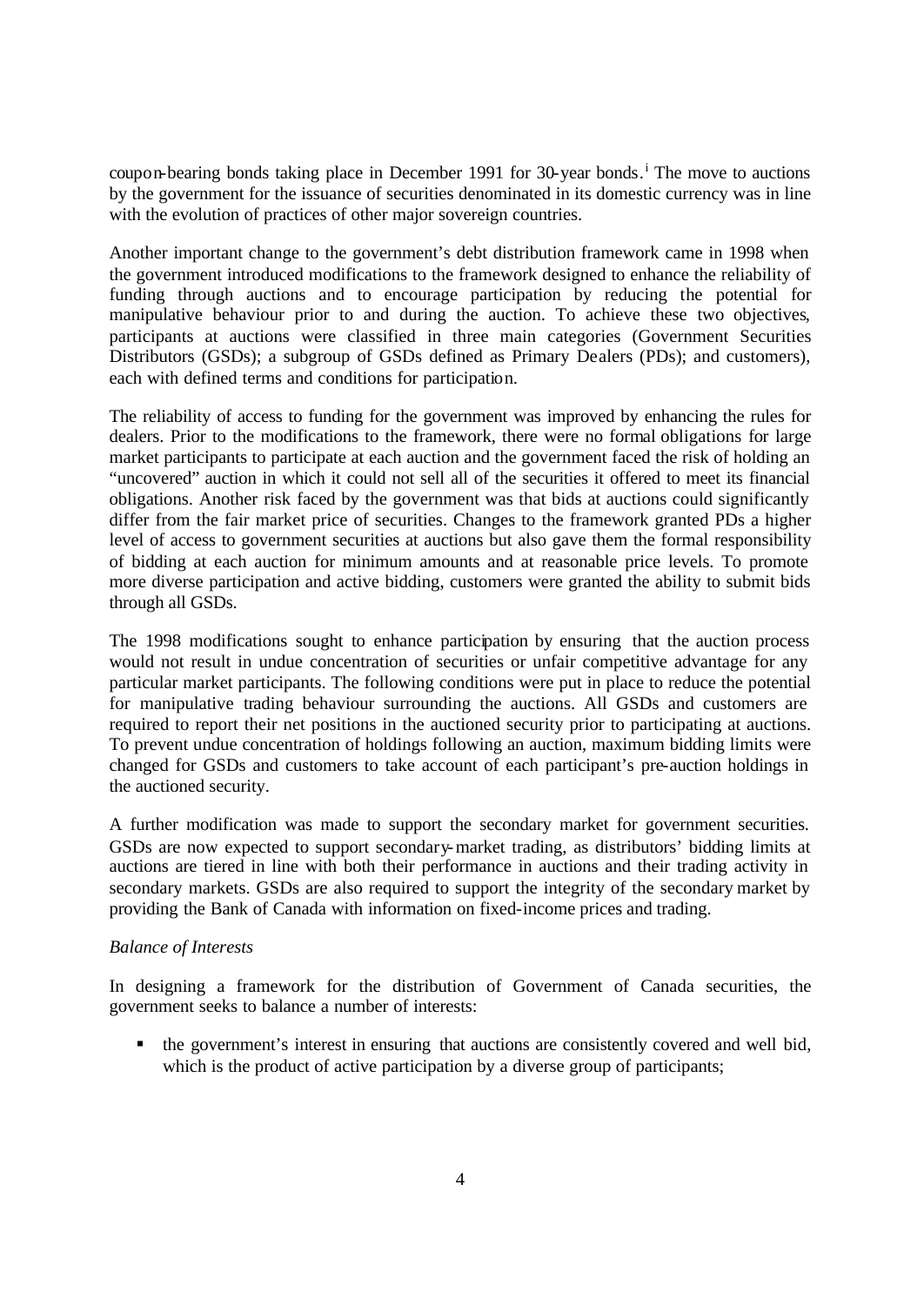- **If all interest in substantial direct access to securities to support trading** businesses and a desire to be aware of client trading activity and investment flows;
- small dealers' interest in access to auctions to allow them to support and develop their businesses and a desire to be aware of client trading activity and investment flows; and
- ß customers' interest in access to government securities at reasonable prices.

The balance of interests is reflected in the design of the current framework. Broad participation is encouraged by allowing market intermediaries (i.e., GSDs) and customers to bid at auctions. Distributors enjoy a privileged status at auctions by virtue of the fact that customer orders must be submitted through distributors. As a result of knowledge of customer orders, distributors gain market information that can help them in making more informed bids at auctions. Customers submitting orders through distributors are assured access to the auctioned securities and at the prices they bid. Customers may use as many distributors as they choose to submit bids. Customers receive indirect assured access, but must divulge their investment activities to the dealer(s) submitting their bids. Primary dealers are awarded higher bidding limits relative to other GSDs on the basis of their performance in auctions and their trading activity in secondary markets. With the higher bidding limits come mandated bidding obligations for PDs, to ensure the success of auctions from one auction to the next.

## *Review of the Framework*

The debt distribution framework in recent years has broadly met its goals (see Box below). Treasury bill and bond auctions have been consistently well bid, with good auction coverage (i.e., total bids received comfortably exceeding auction sizes) and competitive bidding in terms of prices offered for securities (see *Debt Management Report 2002/03* at [http://www.fin.gc.ca/toce/2003/dmr03\\_e.html](http://www.fin.gc.ca/toce/2003/dmr03_e.html)).

The goals of the debt distribution framework are to support an:

- $\blacksquare$  effective auction process that attracts broad, competitive participation; and
- $\blacksquare$  effective intermediation process that is characterized by active bidding, transparency, and integrity, and that allows for market innovation.

Effective auction and intermediation processes promote the government's debt strategy objective of stable, low-cost funding and a well-functioning market for its securities.

More broadly, a well-functioning and competitive Government of Canada securities marketplace is maintained to support the borrowing and investment activity of a wide range of participants in the domestic capital market.

The review is being undertaken to seek the views of interested parties on the current and future effectiveness of the framework.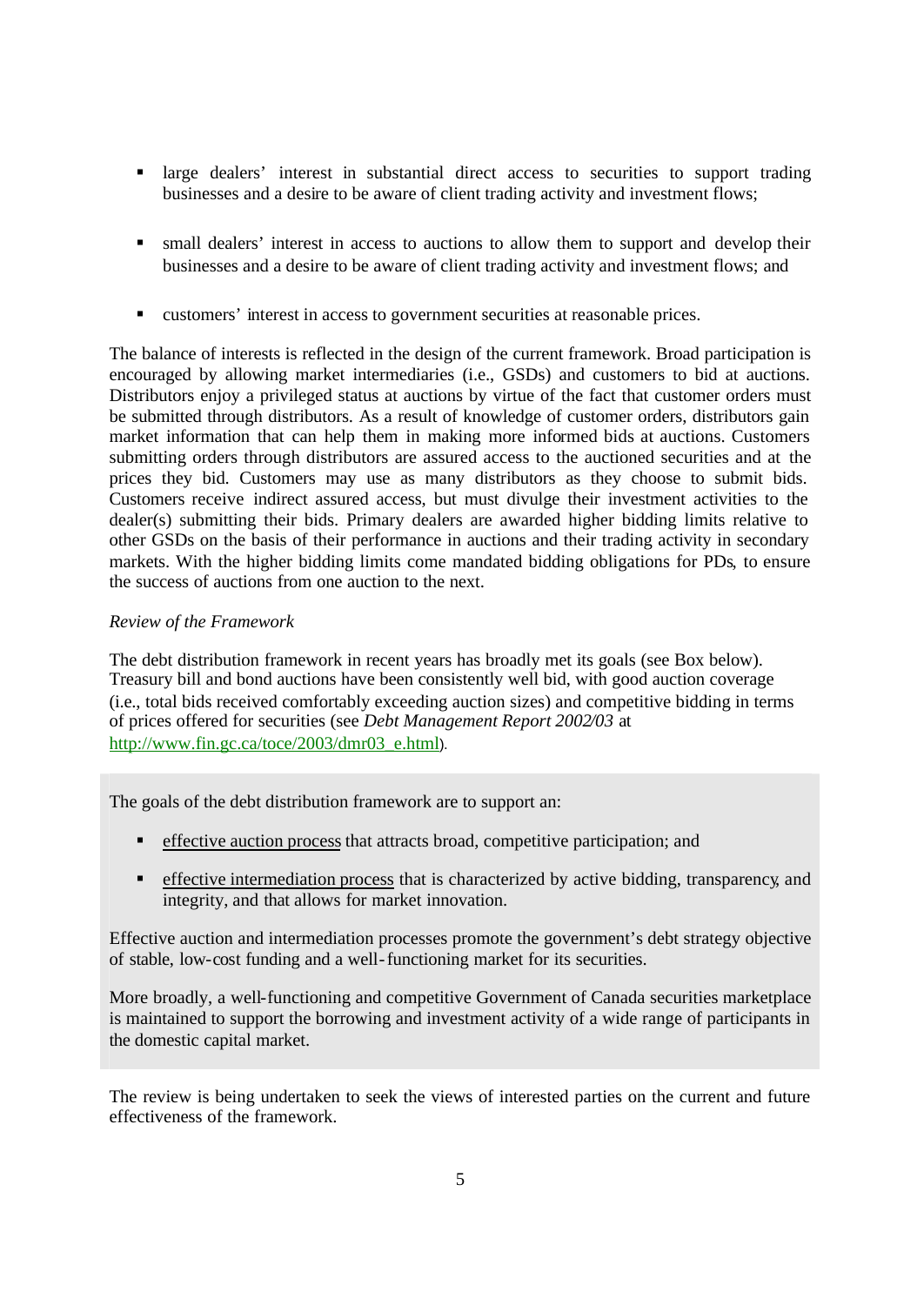The next section describes trends of note. Given the potentially significant impact of these trends and the fact that the framework has not been reviewed since 1998, this review is considered to be warranted and timely. The final section of the paper discusses, at a thematic level, potential adjustments to the debt distribution framework. Interested parties are encouraged to comment on these potential adjustments and to identify any other changes that may enhance the distribution of Government of Canada securities and the functioning of the domestic fixed-income market.

#### **Context and Considerations**

#### *Funding Requirements Lower and Change in Target for the Debt Structure*

The most notable change in the government securities environment is the fact that the government's fiscal performance since the mid-1990s has resulted in the reduction in the outstanding stock of government securities. With the debt on a downward track, the trading activity of bonds and treasury bills among securities dealers and investors remains lower than when the debt was at its peak (Figures  $1$  and 2). The declining size of the government debt compared to the stock of other types of fixed-income securities is expected to affect trading activity for intermediaries in government securities.

Through its annual debt strategy plans, the government has continued to introduce adjustments to its borrowing programs to promote participation and liquidity in its securities. These include focusing on regular issuance in key bond and treasury bill maturity sectors, building benchmarks to target sizes that are established in consultation with market participants, and introducing the bond buyback programs on a cash and switch basis.

The near-term outlook for funding requirements remains relatively unchanged, with some yearto-year variation, given the government's desire to achieve balanced budgets or better. The issuance of bonds is expected to remain fairly stable, with relatively modest adjustments to reduce the fixed-rate target debt structure from two-thirds to 60% by 2007-08 (see *Debt Management Strategy 2003-04* at http://www.fin.gc.ca/toce/2003/dms03 e.html). Gross bond issuance may need to be adjusted downward depending on the availability of outstanding bonds for repurchase from the market through the buyback programs. The size of the treasury bill program is expected to increase slightly to achieve the target debt structure.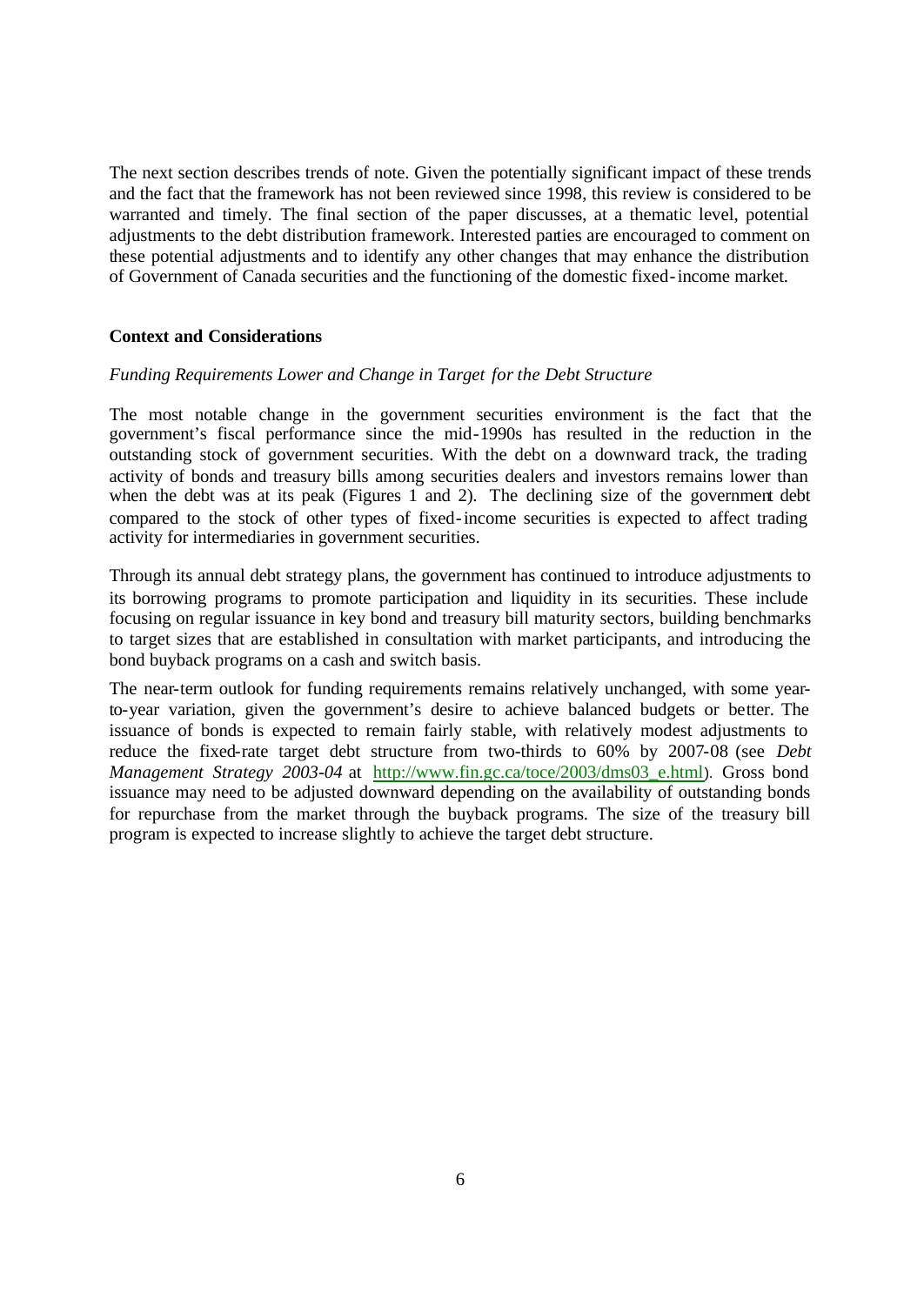Figure 1 –Trading Volume in the Secondary Market and Outstanding Amounts: Treasury Bills (C\$ Billions)







Source: Bank of Canada

## *Auction Participation*

Source: Bank of Canada

Primary market concentration has increased, as a result of the greater share of auction participation by fewer, larger intermediaries. For example, the top 10 market participants at treasury bill and bond auctions obtained roughly 94 per cent of issuance in 2003/04 compared to 88 per cent of issuance in 1999/00 (Table 1).

Following consolidation in the Canadian securities dealer market since the late 1980s, the Canadian fixed-income dealer market may be characterized as having several large firms, few medium-sized firms, and a number of small firms. This consolidation trend is also evident internationally, particularly in the Unites States where several firms are becoming increasingly dominant in the primary fixed-income market. The implication of this trend in Canada is that auction participation of smaller domestic PDs and GSDs has generally continued to decline compared with that of large PDs.

Consequently, the government has relied on fewer PDs to cover the sale of securities at auctions. Auction participation of foreign dealers has also declined recently compared with that of the large PDs, particularly since the departure of three large U.S. primary dealers from the Canadian fixed-income market in 2001. By way of comparison, there were 30 dealers distributing Government of Canada securities in 1997 and 20 today.

With the exception of Real Return Bond (RRB) auctions, customer participation at treasury bill and bond auctions has been low compared with the participation of market intermediaries. Real Return Bond auctions are buy-and-hold securities and are not traded as actively as other Government of Canada securities. Customers' participation at RRB auctions is higher because they are more likely to obtain large amounts of securities at auctions.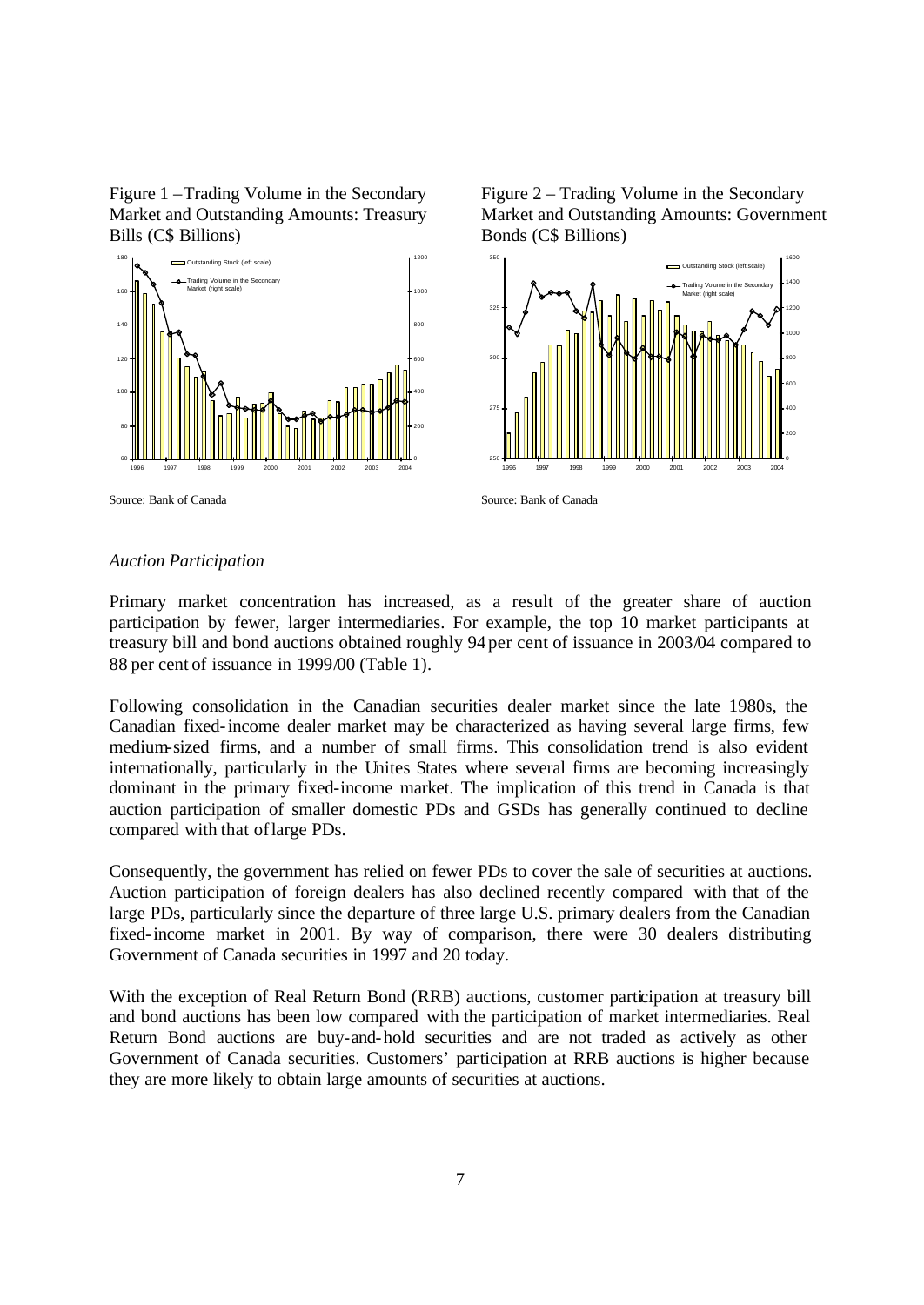|                          | 1999/00 | 2000/01 | 2001/02 | 2002/03 | 2003/04 |
|--------------------------|---------|---------|---------|---------|---------|
| BONDS, EXCLUDING REAL    |         |         |         |         |         |
| <b>RETURN BONDS</b>      |         |         |         |         |         |
| <b>PDs</b>               | 88.1    | 91.5    | 83.7    | 91.8    | 93.4    |
| Non-PD GSDs              | 4.9     | 2.7     | 6.4     | 2.5     | 1.8     |
| Foreign Dealers          | 31.8    | 28.2    | 17.4    | 18.5    | 15.3    |
| Customers                | 7.0     | 5.8     | 9.8     | 5.6     | 4.7     |
| Top 5 Participants       | 57.4    | 58.4    | 57.5    | 63.6    | 68.1    |
| Top 10 Participants      | 84.8    | 86.1    | 84.0    | 88.7    | 90.9    |
| <b>REAL RETURN BONDS</b> |         |         |         |         |         |
| <b>PDs</b>               | 45.9    | 45.5    | 39.0    | 47.9    | 36.1    |
| Non-PD GSDs              | 3.4     | 2.7     | 3.9     | 0.9     | 0.8     |
| Foreign Dealers          | 23.4    | 13.3    | 7.4     | 10.1    | 7.8     |
| Customers                | 50.7    | 51.8    | 57.2    | 51.2    | 63.1    |
| Top 5 Participants       | 40.3    | 41.8    | 38.4    | 42.1    | 45.0    |
| Top 10 Participants      | 65.9    | 68.4    | 59.7    | 63.9    | 69.0    |
| <b>TREASURY BILLS</b>    |         |         |         |         |         |
| <b>PDs</b>               | 85.2    | 87.6    | 86.0    | 84.1    | 84.2    |
| Non-PD GSDs              | 2.9     | 1.5     | 1.6     | 2.2     | 1.2     |
| Foreign Dealers          | 15.3    | 14.1    | 15.2    | 12.7    | 7.7     |
| Customers                | 11.9    | 10.9    | 12.4    | 13.6    | 14.5    |
| Top 5 Participants       | 61.4    | 67.0    | 61.9    | 61.9    | 66.3    |
| Top 10 Participants      | 88.0    | 92.5    | 93.0    | 91.5    | 93.7    |

Table 1: Primary Auction Share of Amount Allotted to Participants (in per cent)

Source: Bank of Canada

## *Secondary-Market Trading*

Another important trend is the change in the mix of the fixed-income trading activity of dealers. The share of secondary-market trading of foreign firms peaked in the late 1990s but has declined over the past five years with the departure of a number of foreign primary dealers. The trading activity of small primary dealers and Government Securities Distributors has declined somewhat over the past decade (Figures 3 and 4).

Trading shares of the largest primary dealers have increased significantly since 1998, helped by the departures of foreign dealers and the purchase of several independent domestic dealers by the large domestic banks that took place in the late 1980s and to a lesser degree in the mid-1990s.

Standard measures of market concentration suggest that the secondary market for government securities, along with other sectors of the domestic fixed-income market, is highly concentrated. From the perspective of competition theory, a further increase in concentration may reduce market competitiveness, particularly to the extent there are barriers to entry.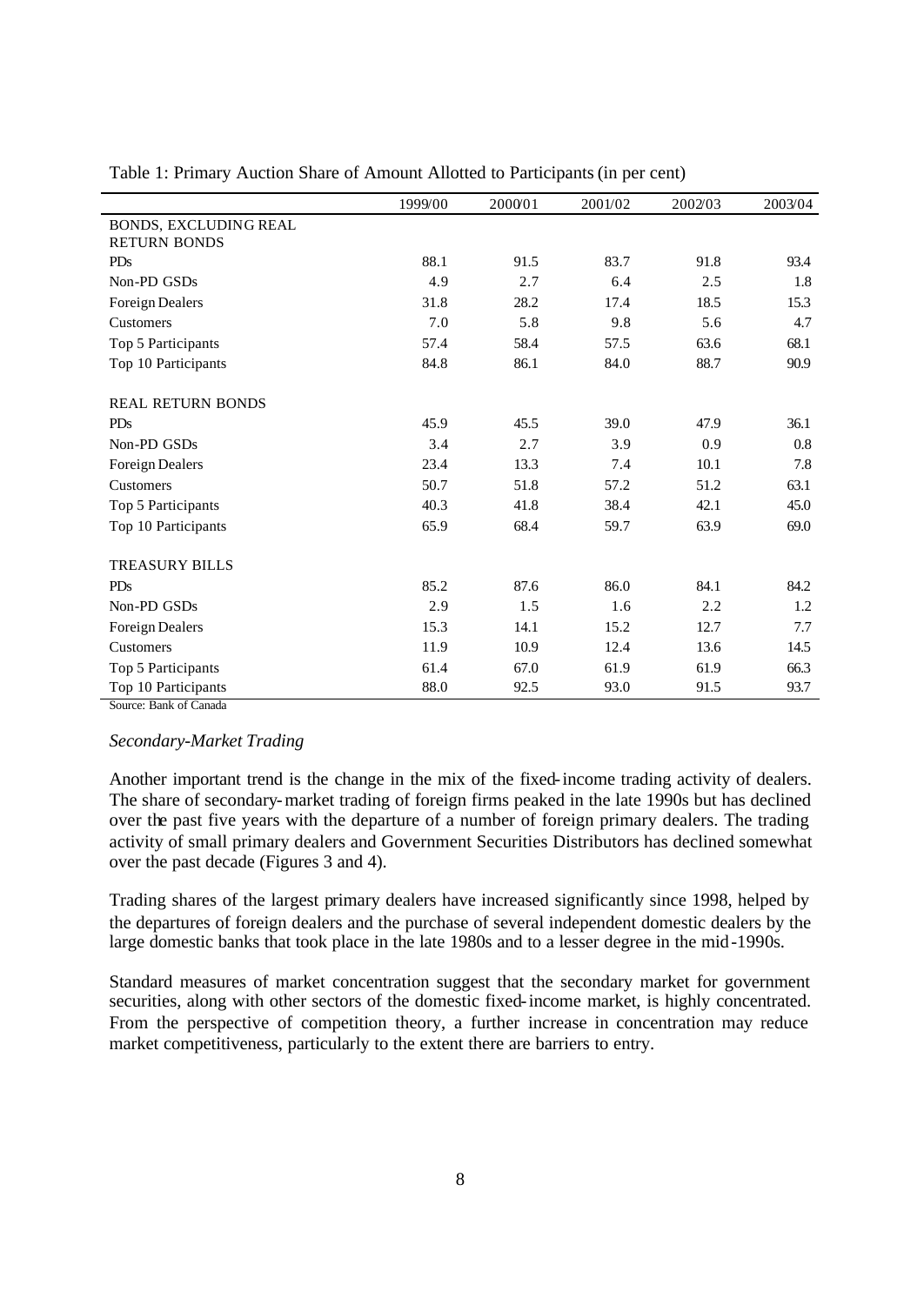

Bonds

Figure 4 – Share of Secondary Market Trading:

## Figure 3 – Share of Secondary Market Trading: Treasury Bills

#### *Transparency*

Transparency pertains to the availability of reliable trading-related information to market participants. Markets that are more transparent can enhance the integrity and attractiveness of the Government of Canada securities market for a wide array of investors. The government has long had a strong interest in enhancing the transparency of the Government of Canada securities market.

For over a decade, the government has supported the development of CanPX, an industry-led initiative of the Investment Dealers Association, Canadian dealers, and inter-dealer brokers. CanPX provides ongoing bid-and-offer, price/yield, and trading volume information on government bonds and treasury bills, provincial securities, and selected corporate bonds traded by participating inter-dealer brokers. The system is broadly available to clients for a small subscription fee.

In recent years, discussions have taken place with Canadian securities regulators and market participants on the regulatory framework for electronic trading systems since 1999, when the Canadian Securities Administrators first proposed rules for these systems. The government has advocated mandatory reporting of secondary-market trading in Government of Canada securities. Due to a lack of consensus among market participants on the appropriate standard for transparency, regulators opted in 2003 to maintain the exemption on reporting trade-related information for Government of Canada securities until the start of 2007 (see [http://www.osc.gov.on.ca/MarketRegulation/mr\\_index.jsp](http://www.osc.gov.on.ca/MarketRegulation/mr_index.jsp)).

The central concern of market participants is the likely trade-off between greater transparency and market liquidity. Given the relatively limited number of active dealers in the trading of fixed-income securities, the real-time posting of large-volume trades could potentially affect the ability of dealers to make active markets. Comments provided by market participants during the last two rounds of debt strategy consultations highlighted the fact that the introduction of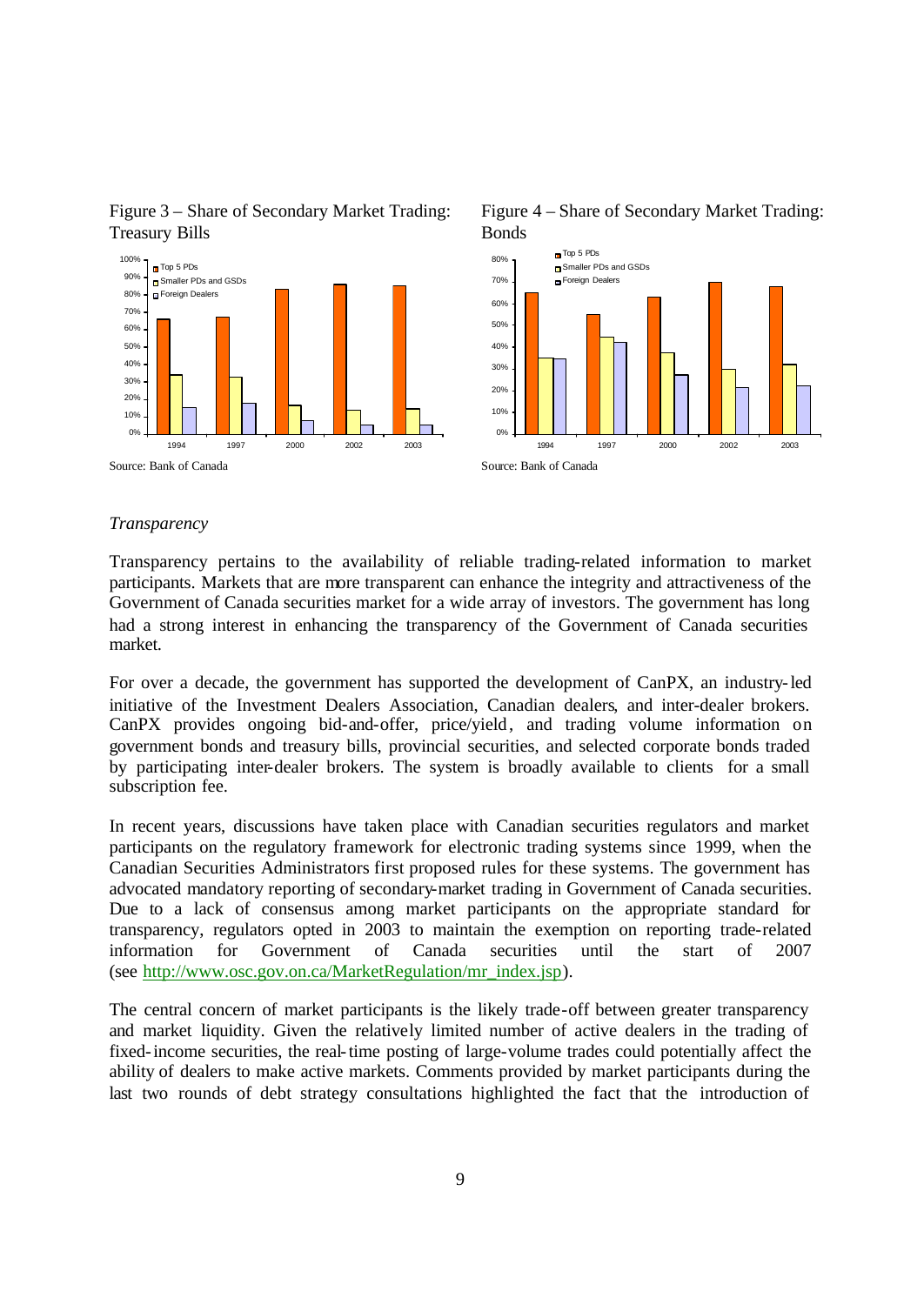electronic trading systems and CanPX, as an information consolidator, had improved price transparency.

## *Electronic Trading*

Electronic trading systems (ETSs) designed for posting securities quotes and matching buy-andsell orders are developing in Canada, although they remain relatively small compared with those in other countries. To date, there are two broad types of electronic trading systems in Canada: a dealer-client quote-based system and an order-driven trading system. Both types facilitate trading of Government of Canada securities. A dealer-client system provides real-time consolidated inventory price feeds from participating dealers, who provide on-line quotes to clients when requested. This system allows investors to execute against the best of the dealers' bids or offers and automates the settlement process. An order-driven trading system provides a real-time marketplace that automatically and anonymously matches bids and offers by dealers and institutional and retail investors. Interest has recently been expressed in using electronic trading technology to access government securities auctions.

## *Debt Distribution Frameworks of Other Sovereign Borrowers*

Most industrialized countries use a PD distribution framework to market government securities. Compared with Canada, primary dealer models in other developed countries tend to require fewer obligations for dealers at auctions but more obligations in secondary markets such as continuous market making and minimum trading volumes during a given period of time.

Over the past several years, sovereign issuers have adapted their debt distribution frameworks in response to evolving market trends. For example, the advent of the euro and the resulting ability to reach a wider audience of investors prompted some European issuers to revert to syndicated offerings for openings of new conventional and inflation-linked bonds, with re-openings issued through auctions. A significant trend is the general increase in consolidation in the financial sector of many countries, resulting in more concentrated participation at government auctions.

Some sovereign borrowers now provide electronic access to their marketable securities for retail investors. For example, retail investors of U.S. Treasuries can use the TreasuryDirect system or acquire the securities from a dealer. Similarly, Sweden provides retail investors access to government securities over the Internet. France designates a percentage of 10-year conventional and inflation-linked bonds for direct sales in the retail sector.

- 1. What are your views of the identified trends in the government securities market? Are there other trends that are relevant?
- 2. What are the likely impacts of these trends on the government securities market and on the broader fixed-income market in Canada?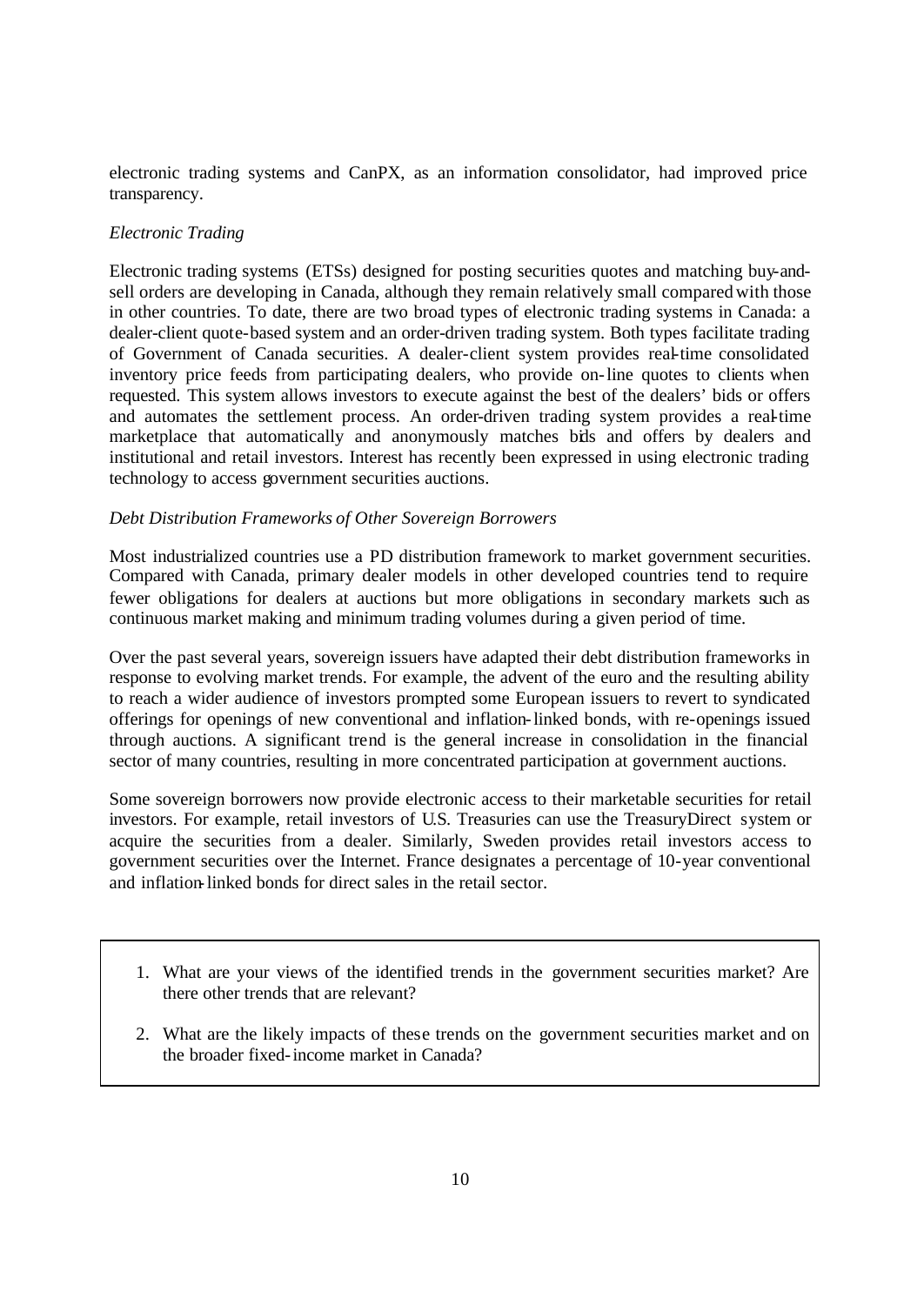#### **Potential Modifications to the Debt Distribution Framework**

This section presents a range of potential modifications to the debt distribution framework for the purpose of raising stable, low-cost funding and maintaining a well-functioning market for Government of Canada securities.

The following list identifies areas where changes could be considered, along with the rationale for such changes; the list also provides a brief summary of key impacts on the government, dealers, and investors.

The purpose of the list is to elicit discussion around the framework's future design and effectiveness for participants. Given the central role played by Government of Canada securities in the domestic fixed-income market, changes to the framework could have significant implications for the domestic fixed-income market environment over the medium term.

Views are requested from all interested parties on the potential adjustments listed in this section and suggestions for any other changes to the framework that may be beneficial.

#### **Goal: Effective Auction Process**

i) Bidding Limits

Current Context: Under the current terms of participation, GSDs (including PDs) may bid on their own behalf, and they have a separate limit for the aggregate amount of bids they submit on behalf of customers. Bidding limits are scaled to reflect the size of operation of dealers. Customers must place bids through GSDs (i.e., they cannot place direct bids to the Bank of Canada). GSDs and customers can submit competitive bids and non-competitive bids. Noncompetitive bids (up to \$3 million for a GSD and another \$3 million on behalf of customers) are accepted in full at the average yield of the auction.

Potential Modification: *Broader participation could result from an increase in auction bidding limits for participants at government securities auctions. The increase in bidding limits could be designed in a number of ways. The first would be an increase in competitive bidding limits for all PDs, GSDs, and customers.*

#### Likely Impacts:

- ß For the government, an increase in bidding limits could encourage wider participation at auctions and broaden the investor base by providing greater flexibility for parties that participate at auctions. More competitive bidding could result in higher prices for auctioned securities and reduce the likelihood of an uncovered auction.
- ß For large dealers, larger bidding limits would enable dealers to accept large orders from clients, including international investors who seek substantial amounts of Government of Canada securities at times. Increased bidding limits could also enhance the value of the PD status through greater direct access to securities to support trading businesses. An increase in the bidding limits of large PDs and customers beyond a certain level, on the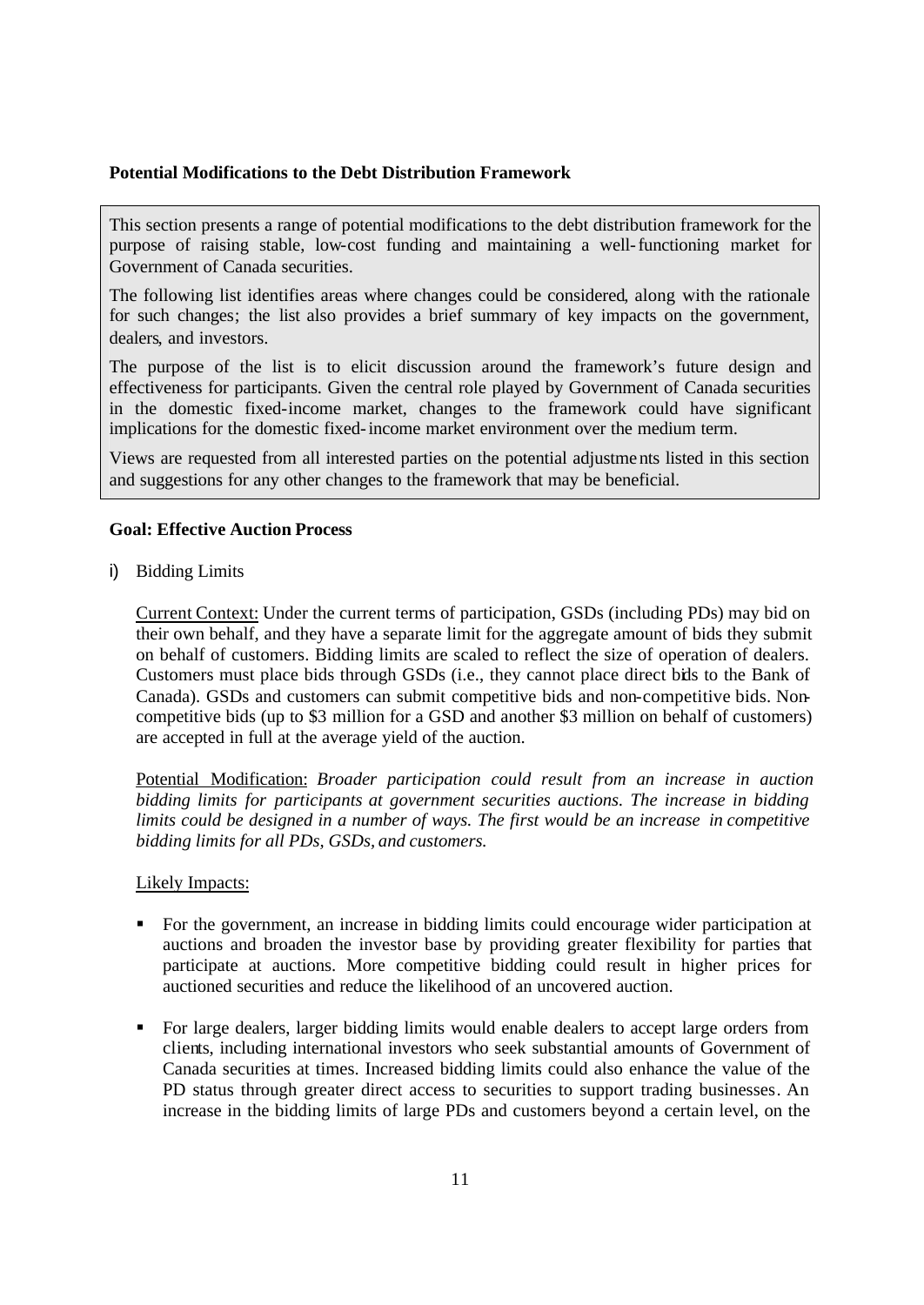other hand, could raise the risk of market manipulation through large concentrated holdings of securities (e.g., squeezes), which could affect the integrity of the market.

- **For small dealers, this change could benefit small PDs and other GSDs who currently** have insufficient bidding limits to accept large orders from customers and want to grow their business.
- For customers, an increased bidding limit raises their access to government securities through GSDs. An increase in bidding limits could also reduce the economic incentives for large dealers to attain/maintain PD status if a large proportion of customer orders were to be directed through small PDs and other GSDs.<sup>ii</sup>

Potential Modification: *A second alternative to encourage broader auction participation would be an increase in competitive bidding limits of small GSDs and customers only.* 

#### Likely Impacts:

- For the government, compared to an increase in the bidding limits of all participants, this measure may reduce the possibility of market manipulation by maintaining the current bidding limits of the largest participants.
- ß For large dealers, the incentives to maintain PD status could be reduced relative to smaller dealers and relative to customers.
- ß For small dealers, this change would raise their access to government securities and ability to accept large orders from customers.
- For customers, the impact would be similar to the previous alternative.

Potential Modification:*A third alternative to encourage broader auction participation would be an increase in the non-competitive bidding limits.* 

#### Likely Impacts:

- ß For the government, higher non-competitive bidding limits could potentially broaden auction particip ation and diversify the investor base, particularly with small (retail) investors and very small GSDs. A reduction in the supply of securities available for competitive bidding could encourage market participants to bid more aggressively.
- For dealers, if non-competitive limits were sufficiently large, more customers orders could be submitted.
- ß For customers, higher non-competitive bidding limits could broaden participation for those that would rather not bid competitively. In particular, larger non-competitive bidding limits could facilitate retail investors' access to marketable securities at auctions.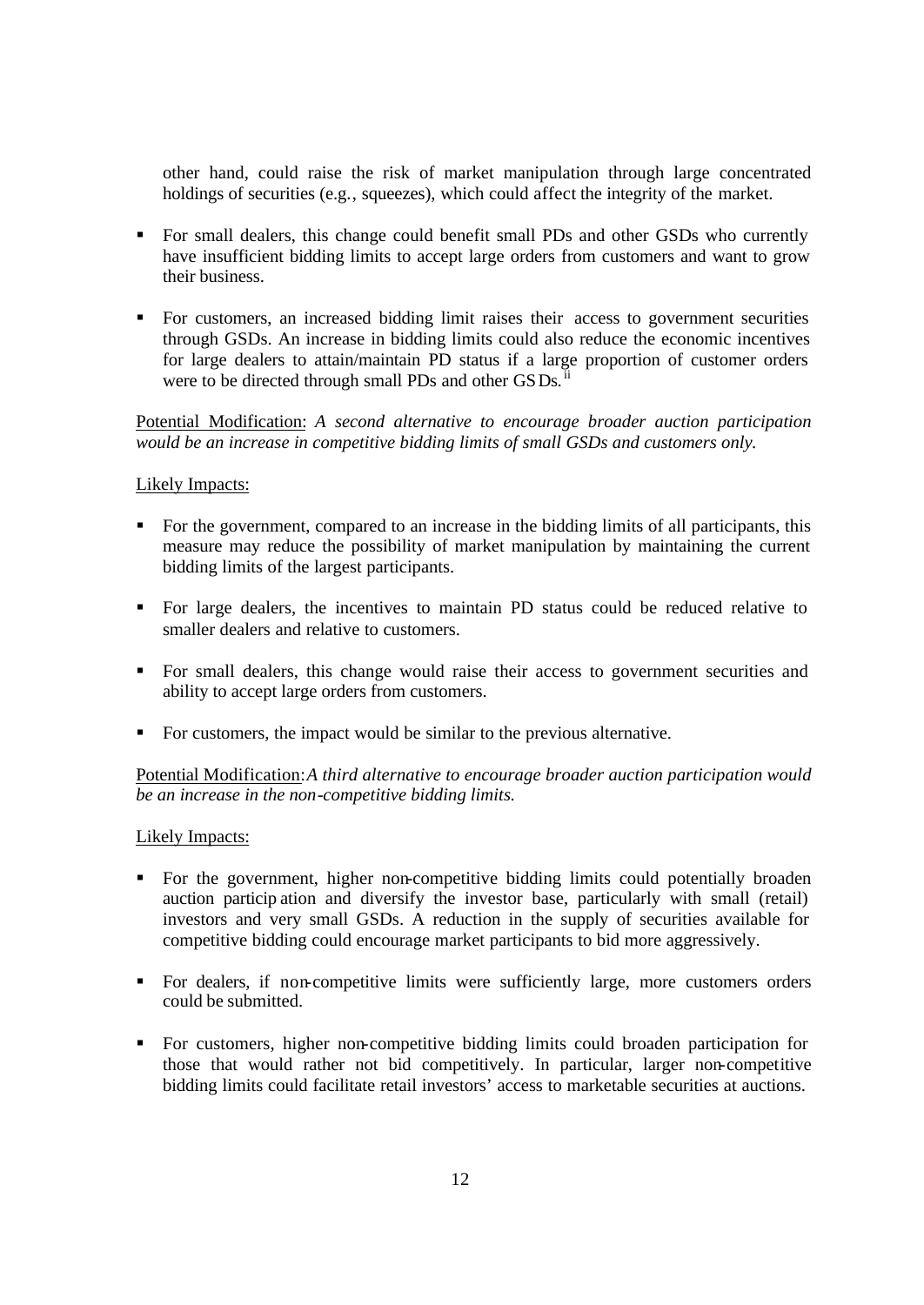- 3. What are your views regarding the likely impacts of changes in bidding limits for auction participants?
- 4. What are your views on an increase in non-competitive bidding limits?

## ii) Access to Auctions

Current Context: As stated in the terms of participation, GSDs are permitted to directly bid at auctions. GSDs that have market shares in the primary and secondary markets above a certain threshold are awarded the status of PD and are also awarded higher bidding limits than other GSDs in exchange for assuming certain requirements.

1. Electronic Trading Systems (ETSs)

Potential Modification: *The ability of ETSs to access auctions could broaden participation by improving the access of small institutional investors and retail customers to government securities.* 

#### Likely Impacts:

- ß For the government, ETSs could provide an additional channel to distribute debt, broadening the investor base. In permitting ETSs to access auctions, the government would need to ensure that it does not bear settlement risk if the ETS does not take responsibility for trades, as GSDs do.
- For dealers, this initiative may reduce the economic incentives to participate actively at auctions if investors decide to use ETSs to submit bids and reduce the flow of orders and information through GSDs.
- ß For ETSs, investors and retail investors, the ability to bid at auctions could permit systems to grow and provide their clients with more direct access to securities.
- 2. Retail investor access to auctions

Potential Modifications: *Retail customers could be provided direct access to government securities via a non-competitive bidding tranche reserved for dealers that provide retail sales for their clients, or through a direct-access system from the government.*

#### Likely Impacts:

ß For the government, retail investors' participation at auctions could broaden the investor base, promote auction participation, and provide marketable securities for the saving and investment plans of Canadians. Settlement and processing procedures would require significant investment.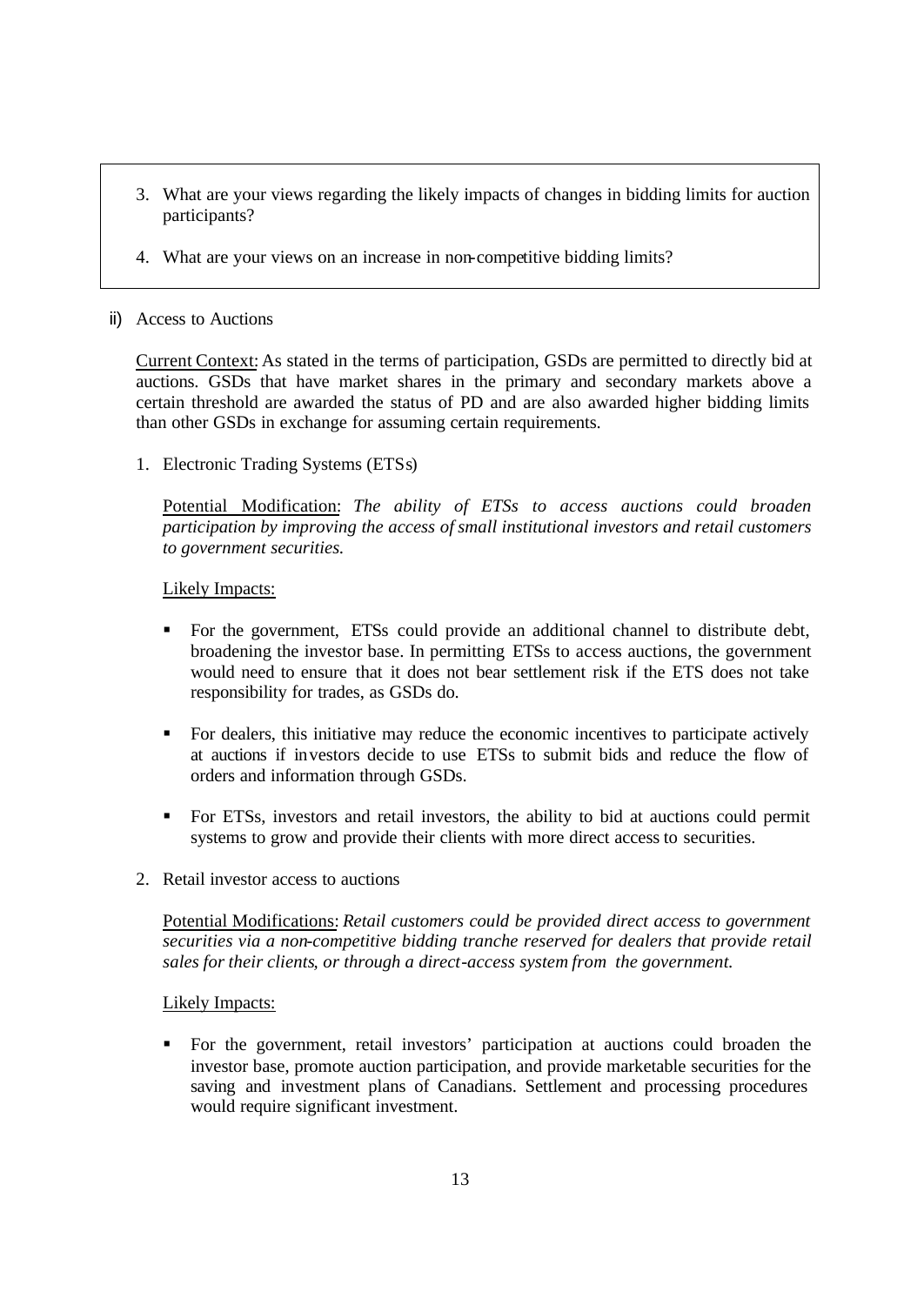- For GSDs, direct access to auctioned securities for retail investors may negatively affect their brokerage revenues.
- ß For retail investors, direct access to auctioned securities would provide risk-free, marketable securities for their needs.
- 5. What are your views on the participation of electronic trading systems at Government of Canada securities auctions?
- 6. What are your views on greater access for retail investors?

#### iii) Auction Format

Context: The Government of Canada uses multiple-price auctions to issue domestic treasury bills and regular marketable bonds. In a multiple-price auction, successful competitive bids are allotted in rising order of yield until the full amount of the issue is allotted. RRBs are issued with the single-price auction format. In a single-price auction, successful competitive bids are allotted at the highest yield of accepted competitive bids.

Over the past few years, a number of smaller or less frequent participants in the Government of Canada securities market have advocated the use of single-price auctions for bonds. The rationale is that single-price auctions could reduce the risks that less-informed bidders, who do not have the benefit of seeing large customer orders and flows, overpay for the securities auctioned.<sup>iii</sup>

Potential Modification: *The government could adopt the single-price auction format for nominal bond issuance.*

#### Likely Impacts:

- For the government, the single-price auction format could support broader and more regular participation at auctions, given the premise that single-price auctions reduce the risks for less-informed bidders. On the other hand, multiple-price auctions permit the government to issue its securities at the maximum prices bid. Other impacts could include the potential for increased variability of funding costs.
- ß For large dealers, the single-price auction format could reduce the benefit of being informed bidders and reduce the value of PD status.
- ß For small dealers and investors, the risk of overpaying for securities at a single-price auction is lowered.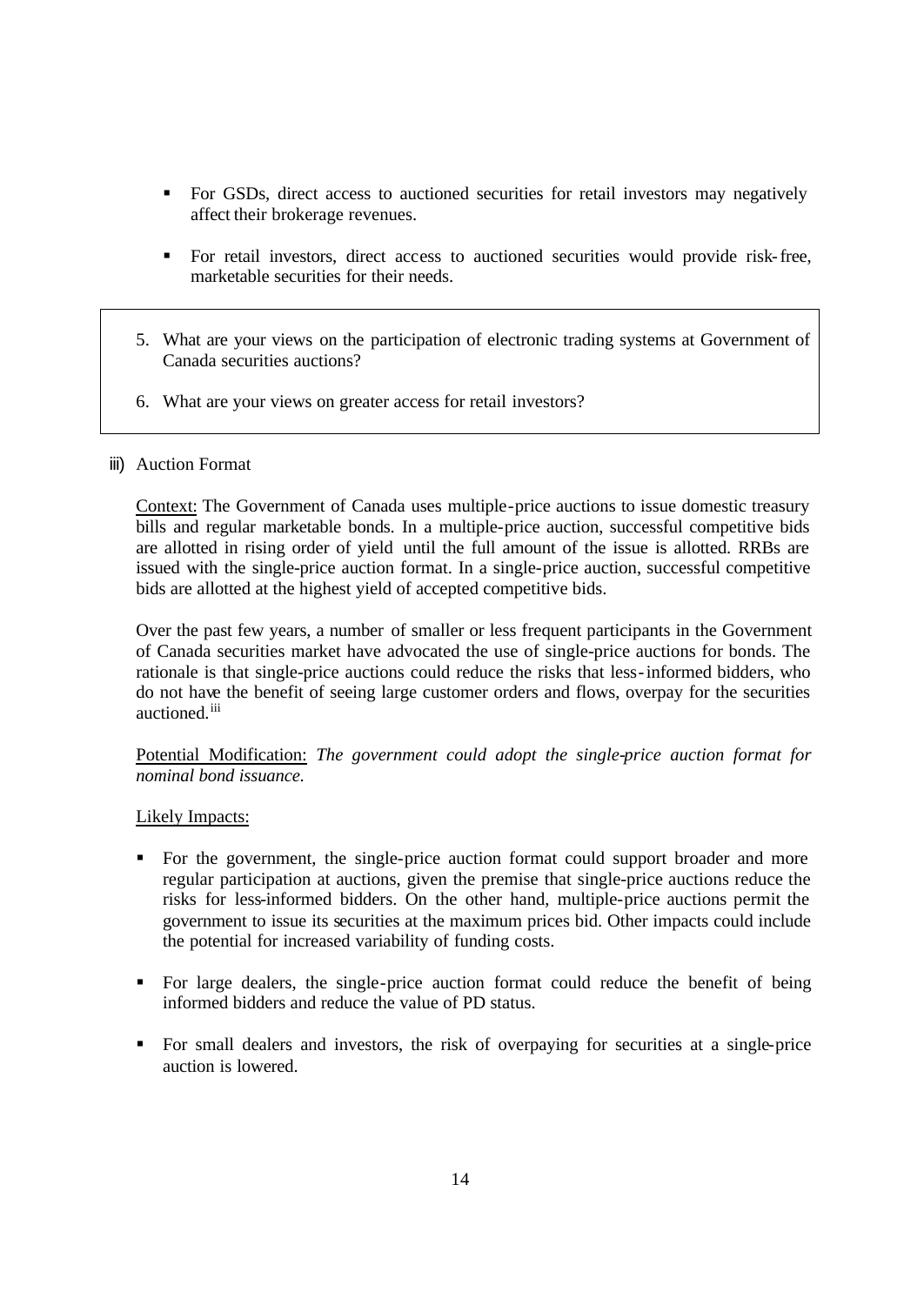7. What are your views with respect to the impact over time of a single-price auction format for Government of Canada nominal bonds?

## **Goal: Effective Intermediation**

i) Regular Bidding Requirements

Context: Under the terms of participation, each PD must bid at every auction for a minimum of 50 per cent of its auction limit at a reasonable price for the government.<sup>iv</sup>

Potential Modification: *The bidding obligations of PDs could be reduced to encourage participation at auctions. Potential changes could be to decrease minimum bidding requirements from 50 per cent of the firm's auction limit, or to expand the range of bids that would be classified as being at "reasonable prices".*

## Likely Impacts:

- ß For the government, lower bidding requirements could result in an increase in the potential for an uncovered auction, placing the financing of the government at risk, with the associated potential negative impact on its cost of funding.
- **For PDs, lower bidding requirements could make the status of PD more attractive.**
- For GSDs, lower bidding requirements for PDs could encourage GSDs to become PDs.

\* Questions 8 to 10 are primarily addressed to dealers, but others are welcome to provide feedback.

- 8. How do the current obligations affect participation at auctions? How do you view the balance between the value of being a PD and the bidding obligations that must be assumed?
- 9. What are your views on the impact of lower minimum bidding requirements?
- 10. Would reducing bidding obligations be more likely to support GSDs in becoming a PD?

ii) Transparency of Prices and Trading on Government of Canada securities